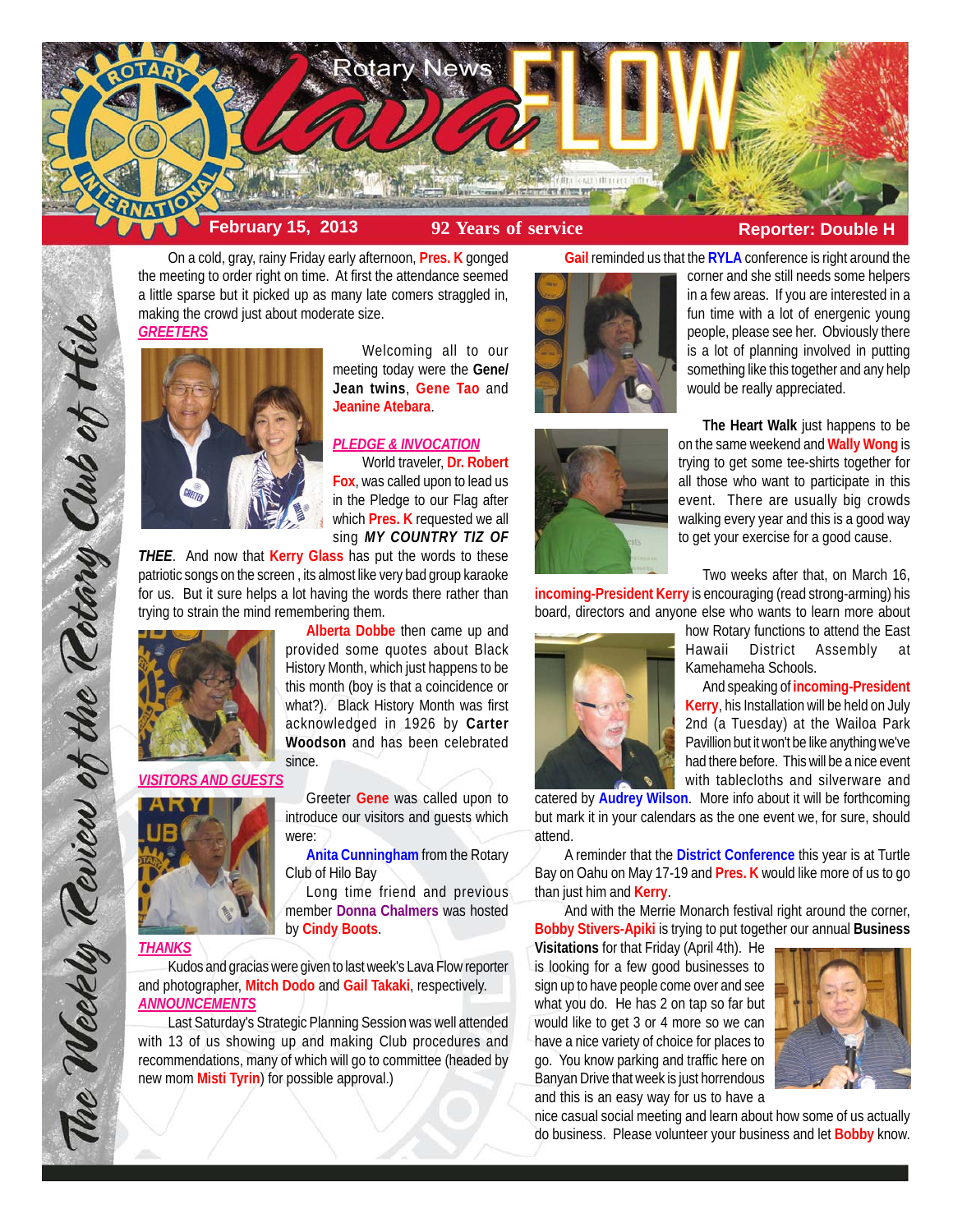### *Birthdays:*

**Helen Hemmes** February 8 **Jimmy Yagi February 18 Lorraine Shin** February 20 **Wayne Atebara** February 23 **Naomi Menor February 23 Jim Cheney February 28** 

# *Club Anniversary:*

**Toshi Aoki** February 1 **Chuck Porter** February 4 **Bobby Stivers-Apiki February 9 Dirk Yoshina** February 14 **Bob Fox February 24 Ed Hara** February 27, 1978

## *Wedding Anniversary:*

**Lorraine & Vernon Inouye** February 21

### *Announcements:*

- **Fri. February 22 Stephanie Nagata Office of Mauna Kea Management**
- **Fri. March 1 Club Assembly**
- **Fri./Sat./Sun March 1,2,3 RYLA @ KMC See Gail Takaki for help needed**
- **Fri. March 15 Doug Simons - Exec. Dir. CHFT Laser Adaptive Optics on Mauna Kea**

**Sat. March 16 East Hawaii District Assembly See Kerry Glass for info**

| Vice President  Alberta Dobbe                        |  |
|------------------------------------------------------|--|
| Immediate Past President  Joe Hanley                 |  |
|                                                      |  |
|                                                      |  |
|                                                      |  |
|                                                      |  |
|                                                      |  |
| Service Projects  Mitchell Dodo                      |  |
| Rotary Foundations  Susan Munro                      |  |
| Membership  Nancy Cabral                             |  |
| Public Relations  Robert Hanley                      |  |
| International Service  Steve Yoshida                 |  |
| Community Service  Wallace Wong                      |  |
| Vocational Service  Bobby Stivers-Apiki              |  |
| New Generations  Gail Takaki                         |  |
|                                                      |  |
| The Rotary Foundation  Susan Munro                   |  |
| <b>Hawaii Rotary Youth Foundation  Mitchell Dodo</b> |  |
| Hilo Rotary Club Foundation  John McVickar           |  |
|                                                      |  |

**Susan Munro** reminded us that we can award some of our **Rotary Foundation** point to



other members who may need them for them to attain Fellowship status. Just recently **Treena Breyfogle** and **Theresa English** were the recipients of some donated

points, helping them along. When you entered the room today you were given your standings and totals in regards to the Rotary Foundation, so you can see what you have and maybe could find it in your hearts to be generous and distribute your points. Be a nice way to help others in the Club.

## *BIRTHDAY & ANNIVERSARIES*

No birthdays or wedding anniversaies were celebrated this past week.

**Club Anniversaries** though had a few: **Bobby Stivers-Apiki** on Feb. 9th (sponsored by **Helen Hemmes**), the previous mentioned **Helen Hemmes** on Feb. 13th (by Jim Bush) and **Dirk Yoshina** on Feb. 14th (by **Ed Hara**). Both **Bobby** and **Dirk** made contributions to commemerate their time with us.

## *HAPPINESS AND RECOGNITIONS*

Guest **Anita Cunningham** informed us of



her Club having a St. Patrick's Day party on Saturday March 16th at the YMCA. Any and all are invited to attend for a mere pittance of \$25.00 per ticket.

**Jeanine** then added that the Hawaii Island United Way Golf Tournament will be on March 18th at the Hokuli'a golf course. Fun, food and prizes along with golf will be had for those attending in a good cause.

**Nancy Cabral** provided Rodeo tickets for



event for you.

**Joe Hanley** just came back from his oldest



this weekend's Panaewa Stampede at the Equestrian Center. If you like horses and seeing really in-shape horsemen and cowboys this is the

son's wedding and is now happy to be a father-in-law,

**Lorraine Shin** provided more info about her



son, **BJ**, who needed surgery on his left eye as a result from one of his recent bouts but is doing well. Also that he was named as one of three recipents of being an outstanding

person representing the State of Hawaii.

**Chris Tamm** was exceeding happy to announce that he is retiring at the end of March. More relaxing and rugby time seems to be on tap.



**Alberta** was **\$30.00** happy (or sad) in mentioning that her wedding anniversary was this past week but she is by herself now and obviously misses **Morris**.

**Mitch Dodo** revealed by his submission of the



Lava Flow to **Ed** last week was late. Apparently being a relatively young man doesn't preclude you from having kidney stones and last Sunday, one wanted to pass its way thru his system, obviously

causing him lots and lots of discomfort. After leaving the hospital in getting it taken care of and going to Longs Drug Store for medication, in the parking lot, his car happened to be kissed by another car as he was pulling out of his parking space. What a day!! With all of this happening, doing the Lava Flow report was just not a priority for him. Understandably I guess but you can see his dedication since it was only about a day or so late. What a guy!

**Dr. Fox** then kicked in **\$5.00** saying that at least **Mitch's** story was relatively clean and decent, even though it was a kidney stone and not diarreha or something.

### *GUEST SPEAKER*

In a change to our announced program, **Pres. K** announced that our speaker today would be **Doug Simons**, Executive Director of the CHFT Astronomy Center.



And before we get started in our summary of **Mr. Simons'** talk it should be noted that this was probably the most high-tech, incomprehensible (to this reporter anyway), professional (except for

the sound problems on the movie shorts provided) topic ever given to our Club. You almost had to have a PHd in Particle Acceleration to understand